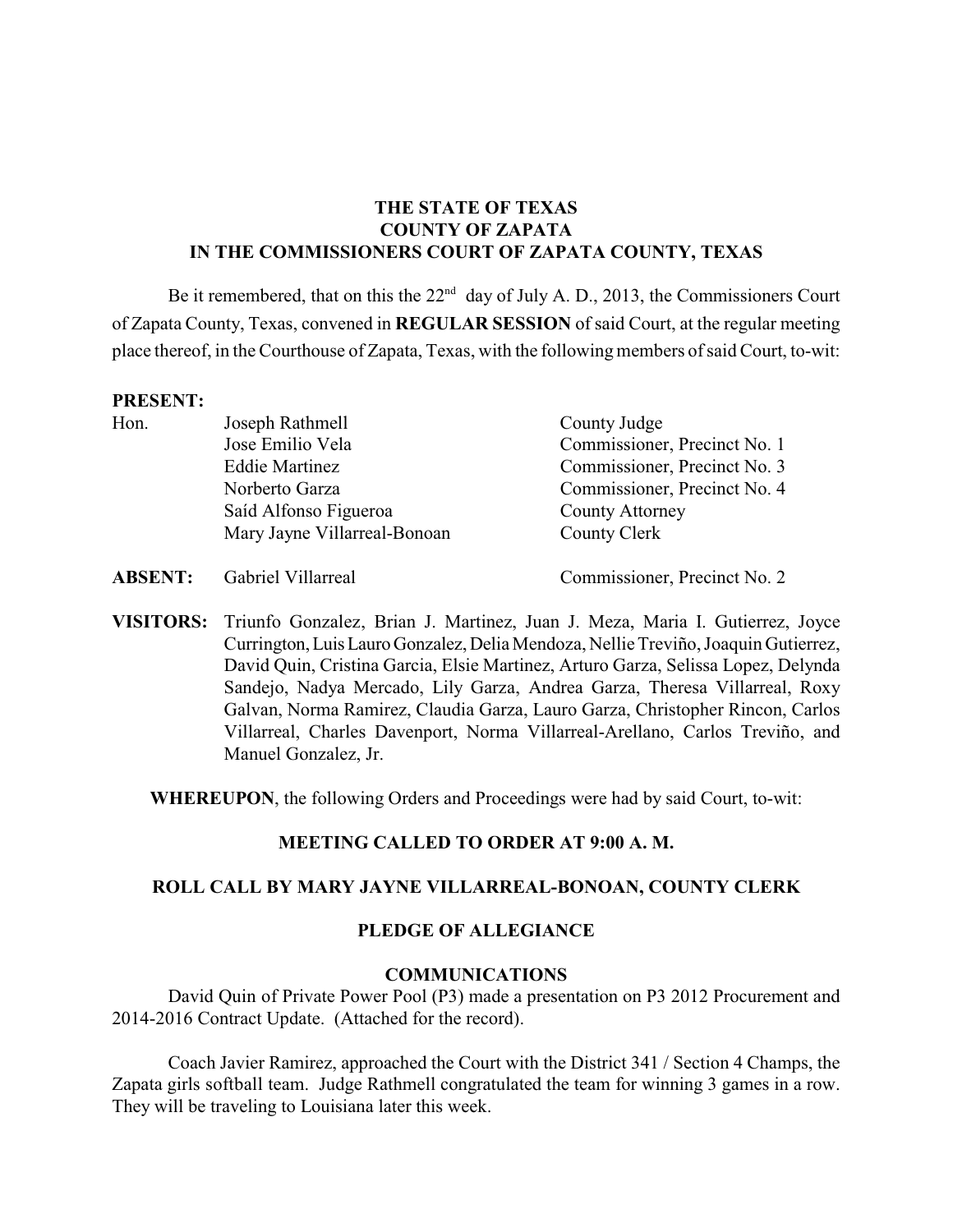Mrs. Norma Ramirez-Arellano, also approached the Court and thanked the Commissioners for their support for the girls softball team.

Ramiro Hernandez with Zapata County Little League gave the Court a run-down of the financial report for the All-Star League. Total expenditures amounted to \$32,120.89 and they have a balance of \$2,854.40 in the account.

Furthermore, Mr. Hernandez also gave a brief update on the Boys and Girls Club. There are currently 235 enrolled members in Zapata with an average of 107 per day. San Ygnacio has 64 enrolled members with an average of 24 members per day. A total of 2068 meals were served last month. Mr. Hernandez stated that the membership fee may go up from \$10.00 to 20.00 per month in the future.

### **ORDER APPROVING INVOICES**

Motion was made by Commissioner Garza, seconded by Commissioner Martinez, to approve invoices as presented by Triunfo Gonzalez, County Auditor.

The above motion, being put to a vote, was approved by the affirmative vote of all members of the Court.

### **ORDER APPROVING CHECKS ISSUED**

Motion was made by Commissioner Martinez, seconded by Commissioner Garza, to approve checks issued as requested by Hon. Romeo Salinas, County Treasurer.

The above motion, being put to a vote, was approved by the affirmative vote of all members of the Court.

### **ORDER TO TABLE ITEMS REQUESTED BY HECTOR URIBE, ATTORNEY AT LAW**

Motion was made by Commissioner Garza, seconded by Commissioner Martinez, to table request by Hector Uribe regarding the Annual June review of franchise agreement with Patricio Hernandez, doing business as Grande Collection Company, for the collection of solid waste in Zapata County

The above motion, being put to a vote, was approved by the affirmative vote of all members of the Court.

Motion was made by Commissioner Garza, seconded by Commissioner Martinez, to table request by Hector Uribe regarding the discussion and possible legal action concerning the collection of franchise fees owed by the utility companies for counties with Type A municipal powers.

The above motion, being put to a vote, was approved by the affirmative vote of all members of the Court.

# **NO ACTION ON REQUEST BY JUDGE RATHMELL AND NELLIE TREVIÑO, PERSONNEL DIRECTOR, TO TRANSFER DEPARTMENT 10-561-SLOT #10 TO DEPARTMENT 10-561-SLOT #37**

Motion was made by Commissioner Vela, however motion was rescinded. No action was taken on request by Hon. Joe Rathmell and Nellie Treviño, Personnel Director, regarding transfer of department 10-561-slot #10 to department 10-561-slot #37.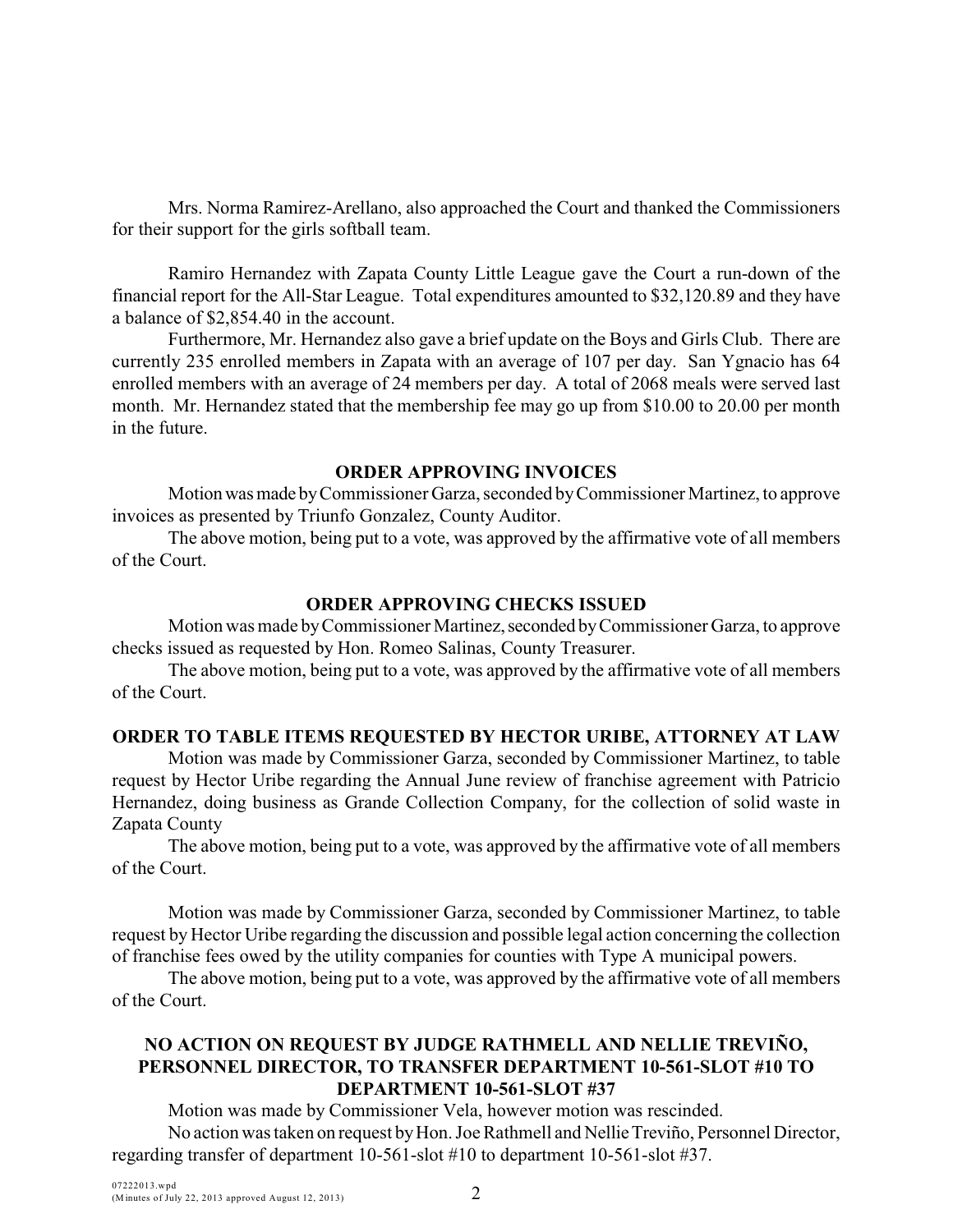The above motion, being put to a vote, was approved by the affirmative vote of all members of the Court.

### **ORDER APPROVING AGREEMENT BETWEEN ZAPATA COUNTY AND AIREVAC LIFETEAM TO ALLOW ZAPATA COUNTY EMPLOYEES FULL MEMBERSHIP AND PAYROLL DEDUCTION OF MEMBERSHIP DUES**

Motion was made by Commissioner Martinez, seconded by Commissioner Garza, to approve an agreement between Zapata County and AirEvac Lifeteam in order to allow Zapata County employees full membership and payroll deduction of membership dues as requested by Hon. Joe Rathmell, County Judge.

The above motion, being put to a vote, was approved by the affirmative vote of all members of the Court.

### **ORDER APPROVING CONTRIBUTION FUNDS TOWARDS TxDOT FEES FOR EL CAMINO REAL DE LOS TEJAS NATIONAL TRAIL SIGNAGE FOR LOS CORRALITOS RANCH AND TREVIÑO URIBE RANCHO**

Motion was made by Commissioner Garza, seconded by Commissioner Martinez, to approve contribution funds in a total amount of \$1,000 from Commissioners Court towards TxDot fees for El Camino Real de los Tejas National Trail signage for the Los Corralitos Ranch and the Treviño Uribe Rancho as requested by Hon. Joe Rathmell, County Judge.

The above motion, being put to a vote, was approved by the affirmative vote of all members of the Court.

### **ORDER APPROVING TRANSFER OF \$25,000.00 FROM LINE ITEM 10-370-903 (A.R.M.) TO 10-409-465 (COUNTY PROPERTY REPAIRS/CONST. MISC.)**

Motion was made byCommissioner Vela, seconded byCommissioner Martinez, to approve the transfer of \$25,000.00 from line item 10-370-903 (A.R.M.) to line item 10-409-465 (County Property Repairs/Const. Misc) as requested by Hon. Joe Rathmell, County Judge.

*County Treasurer, Romeo Salinas, addressed the Court at the end of meeting and this item (13) was revisited, the following corrections were made for the transfer of \$25,000.00: From: 10-370-903 A.R.M To: 10-409-405*

*From: 10-409-405 To: 10-409-465 (County Property Repairs / Const. Misc.)* The above motion, being put to a vote, was approved by the affirmative vote of all members of the Court.

### **ORDER APPROVING PROPOSAL BY BORDER TO BORDER COMMUNICATIONS TO PROVIDE INTERNET SERVICE TO LOPEÑO LEARNING CENTER**

Motion was made by Commissioner Martinez, seconded by Commissioner Garza, to approve a proposal by Border to Border communications to provide internet service to the Lopeño Learning Center at a reduced minimal cost as requested by Hon. Jose E. Vela, Commissioner Pct. 1.

The above motion, being put to a vote, was approved by the affirmative vote of all members of the Court.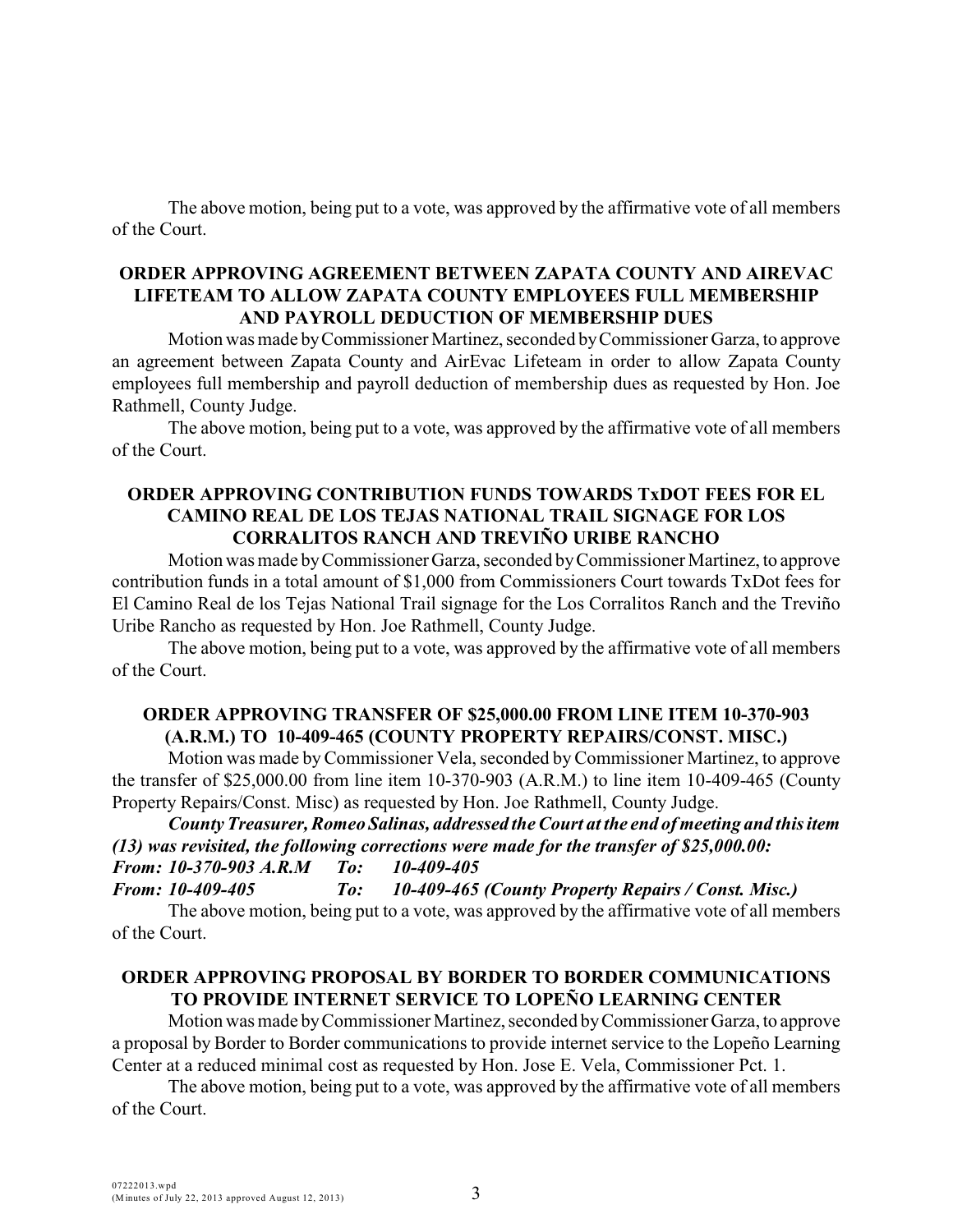### **ORDER TO HIRE ROMEO GARZA**

Motion was made byCommissioner Garza, seconded by Commissioner Vela, to approve to hire Romeo Garza in slot #2, Parks, Buildings, Construction (10-002-107), Pct. 2 at \$9.00 per hour as requested by Hon. Gabriel Villarreal, Commissioner Pct. 3.

The above motion, being put to a vote, was approved by the affirmative vote of all members of the Court.

### **ORDER TO HIRE NEW TEMPORARY EMPLOYEES FOR HIGHWAY 16 PROJECT FROM VACANT SPECIAL ROAD AND BRIDGE SLOT #4**

Motion was made byCommissioner Martinez, seconded by Commissioner Vela, to approve to hire new temporary employees for the Highway 16 Project from vacant Special Road and Bridge slot #4 as requested by Hon. Norberto Garza, Commissioner Pct. 2.

The above motion, being put to a vote, was approved by the affirmative vote of all members of the Court.

## **ORDER APPROVING CONSOLIDATION OF ALL ELECTION DAY POLLING PLACES FOR ELECTION TO BE HELD NOVEMBER 5, 2013**

Motion was made by Commissioner Vela, seconded byCommissioner Martinez, to approve consolidation of all election day polling places of Election to be held November 5, 2013 to one polling place located at the Zapata County Courthouse, 200 E. 7<sup>th</sup> Ave., Building "B", Zapata, Texas. Consolidation shall be for this election only and is requested in an effort to save on election costs as requested by Hon. Mary Jayne Villarreal-Bonoan, County Clerk.

The above motion, being put to a vote, was approved by the affirmative vote of all members of the Court.

# **ORDER APPROVING PAY INCREASE OF \$1.27 PER HOUR FOR RODOLFO GUERRA, JR. FOR COMPLETING TCEQ REQUIREMENTS AND ACHIEVING TEXAS "D" LICENSE AS WATER PLANT OPERATOR**

Motion was made by Commissioner Vela, seconded by Commissioner Garza, to approve a pay increase of \$1.27 an hour for Rodolfo Guerra, Jr. Mr. Guerra has completed all TCEQ requirements and has achieved a Texas "D" License as a Water Plant Operator. Funding to be obtained from line item 0227 License Stipends as requested by Carlos Treviño, Water Plant Manager.

The above motion, being put to a vote, was approved by the affirmative vote of all members of the Court.

# **ORDER ACCEPTING RESIGNATION OF MANUEL RAMON AND ALLOW ZAPATA COUNTY FIRE DEPARTMENT TO HIRE REPLACEMENT PARAMEDIC AND/OR PARAMEDIC FIREFIGHTER**

Motion was made by Commissioner Garza, seconded by Commissioner Martinez, to accept the resignation of Manuel Ramon and allow the Zapata County Fire Department to hire a replacement paramedic and/or paramedic firefighter as requested by Juan J. Meza, Chief - Zapata County Fire Department.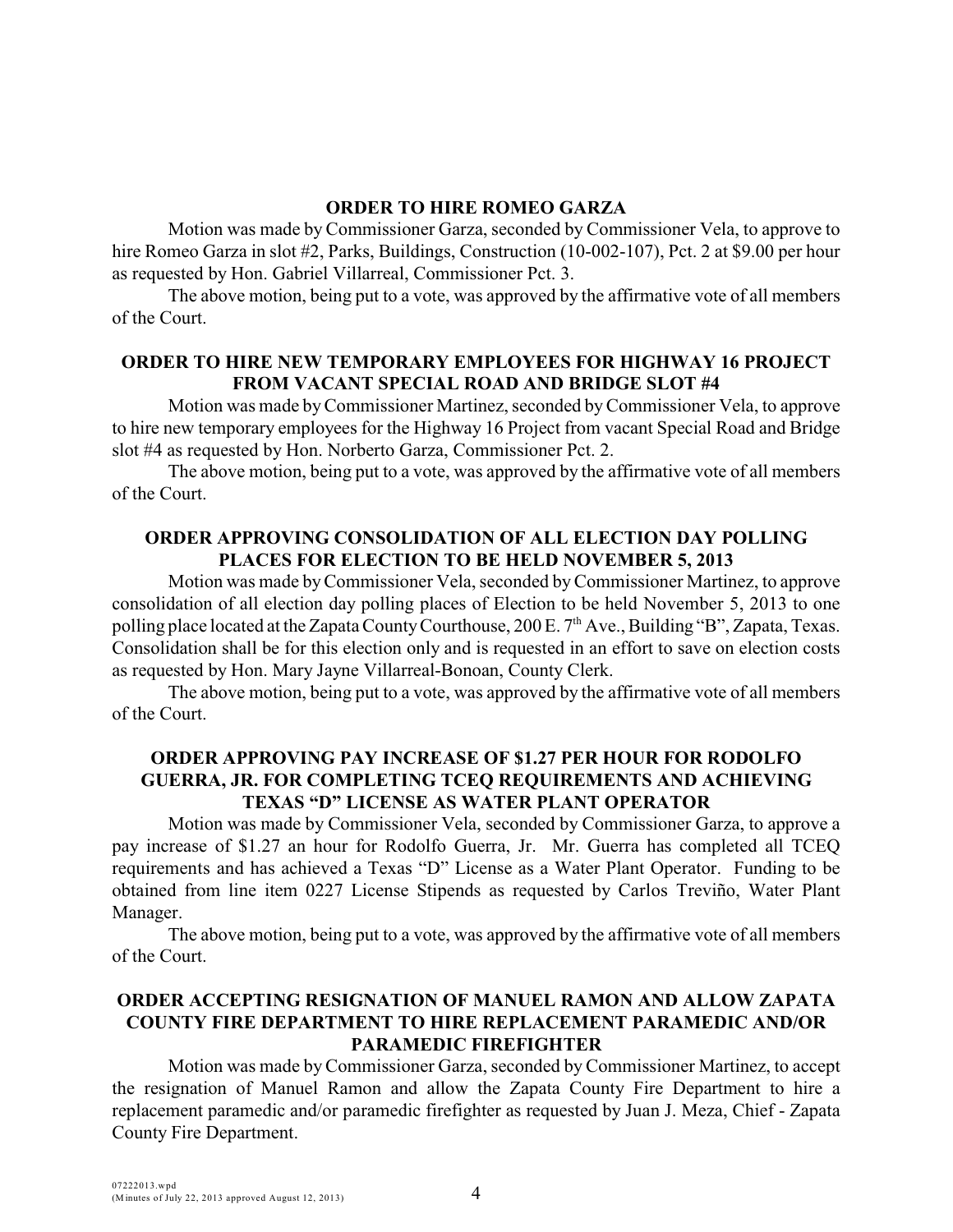The above motion, being put to a vote, was approved by the affirmative vote of all members of the Court.

# **ORDER APPROVING USE OF ZAPATA COUNTY FAIR GROUNDS FOR CARSON BARNES CIRCUS FEBRUARY 2014**

Motion was made by Commissioner Martinez, seconded by Commissioner Garza, to approve the use of the Zapata County Fairgrounds for the Carson Barnes Circus on the first Monday of February 2014 as requested by Charles Davenport, Carson Barnes Circus.

The above motion, being put to a vote, was approved by the affirmative vote of all members of the Court.

# **NO ACTION WAS TAKEN ON REQUEST BY JOAQUIN GUTIERREZ OF THE ROCK DISTRIBUTION REGARDING PURCHASE OF CARDBOARD FROM ZAPATA COUNTY RECYCLING DEPARTMENT**

# **NO ACTION WAS TAKEN ON REQUEST BY GUILLERMO SAENZ, ENVIRONMENTAL DEPARTMENT, REGARDING HIRING OF TEMPORARY ANTONIO SALINAS IN SLOT #12 AT \$8.00 PER HOUR AT THE SAN YGNACIO LANDFILL**

### **ORDER APPROVING INCREASE OF SHERIFFS' AND CONSTABLES' FEES FOR 2014**

Motion was made by Commissioner Vela, seconded by Commissioner Garza, to approve increase of Sheriffs' and Constables' fees for 2014 as authorized by Texas Local Government Code Section 118.131 as requested by Juan H. Navarro, Lieutenant - Zapata County Sheriff's Office.

The above motion, being put to a vote, was approved by the affirmative vote of all members of the Court.

# **ORDER APPROVING GRANT PROPOSAL OF PURCHASE OF BUS FOR NUTRITION CENTER**

Motion was made by Commissioner Vela, seconded byCommissioner Martinez, to approve the grant proposal of the purchase of bus for the Nutrition Center as proposed by TxDot as requested by Nellie Treviño, Personnel Director.

The above motion, being put to a vote, was approved by the affirmative vote of all members of the Court.

# **ORDER TO APPROVE 2013-2014 HEALTH INSURANCE RENEWAL**

Motion was made by Commissioner Vela, seconded by Commissioner Martinez, to approve the 2013-2014 Health Insurance Renewal (Plan 1200) as requested by Nellie Treviño, Personnel Director.

The above motion, being put to a vote, was approved by the affirmative vote of all members of the Court.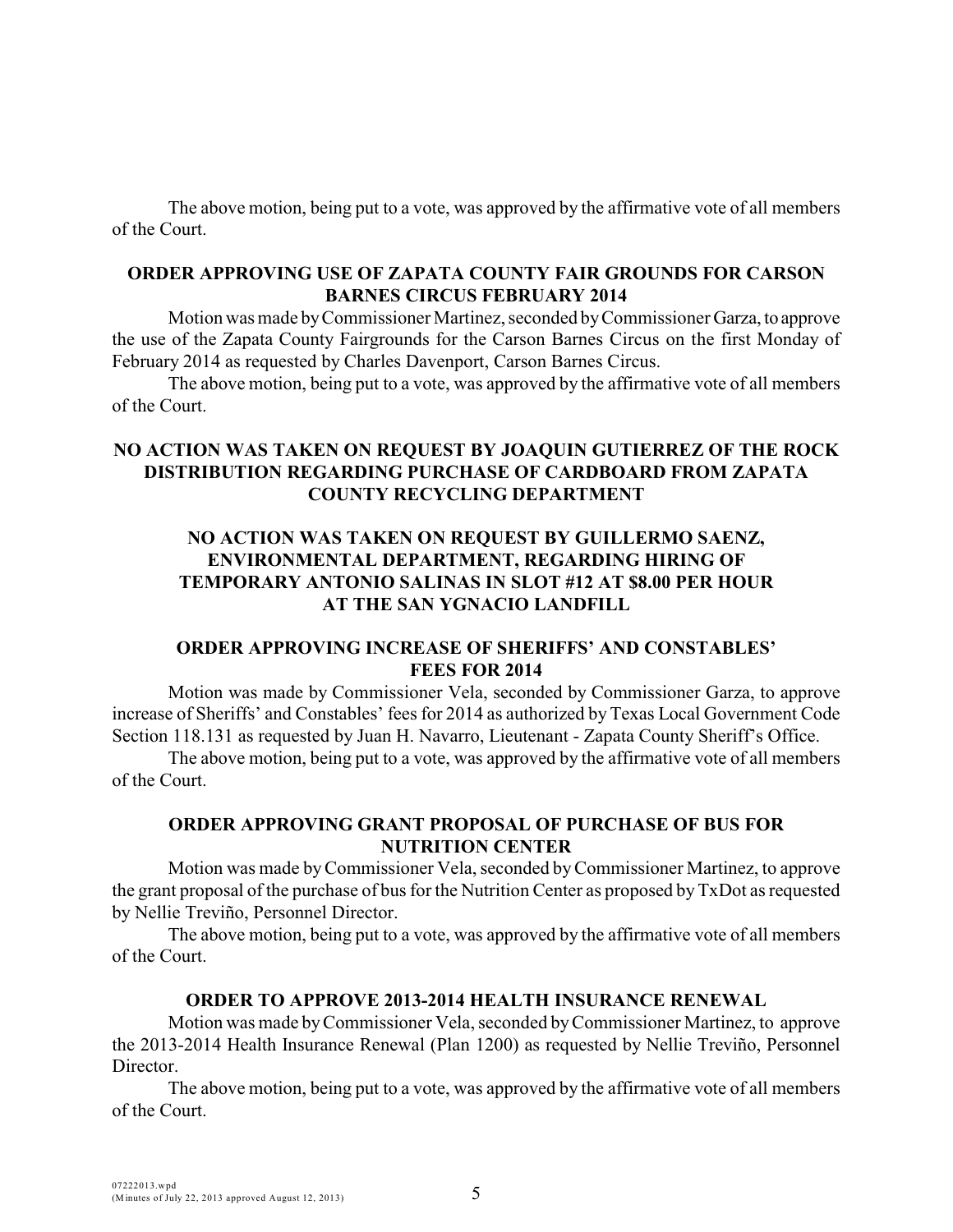# **ORDER APPROVING LIVE MUSIC AT COUNTY PARKS DURING INAUGURAL "CLASH OF THE CLASSES"**

Motion was made by Commissioner Garza, seconded by Commissioner Martinez, to approve live music, from 9:00 p.m. to 1:00 a.m., at county parks during the inaugural "Clash of the Classes" as requested by Corando Barrera, Founder Clash of the Classes.

The above motion, being put to a vote, was approved by the affirmative vote of all members of the Court.

### **ORDER APPROVING INSTALLATION OF SPEED HUMPS**

Motion was made by Commissioner Garza, seconded by Commissioner Martinez, to install a speed hump at the following address:

a. 270 Lozano Street (Falcon Shores Subdivision) as requested by Hon. Jose E. Vela, Commissioner Pct. 1.

The above motion, being put to a vote, was approved by the affirmative vote of all members of the Court.

Motion was made byCommissioner Garza, seconded by Commissioner Martinez, to install a speed hump at the following address:

a. 21<sup>st</sup> Street between Carla Street and Del Mar Street in Zapata as requested by Hon. Gabriel Villarreal, Commissioner Pct. 2.

The above motion, being put to a vote, was approved by the affirmative vote of all members of the Court.

Motion was made byCommissioner Garza, seconded by Commissioner Martinez, to install a speed hump at the following address:

a. 2803 North Siesta Lane

as requested by Hon. Eddie Martinez, Commissioner Pct. 3.

The above motion, being put to a vote, was approved by the affirmative vote of all members of the Court.

Motion was made by Commissioner Garza, seconded by Commissioner Martinez, to install a speed hump at the following address:

a. 1407 Juarez

as requested by Hon. Norberto Garza, Commissioner Pct. 4.

The above motion, being put to a vote, was approved by the affirmative vote of all members of the Court.

### **ORDER APPROVING LINE-ITEM TRANSFERS**

Motion was made by Commissioner Garza, seconded by Commissioner Martinez, to approve the following line-item transfer for the purchase of uniforms and other law enforcement supplies. From: County Attorney 10-475-310 Office Supplies \$3,000.00 To: County Attorney 10-475-392 Misc. Main. Exp. \$3,000.00 as requested by Said Alfonso Figueroa, County Attorney.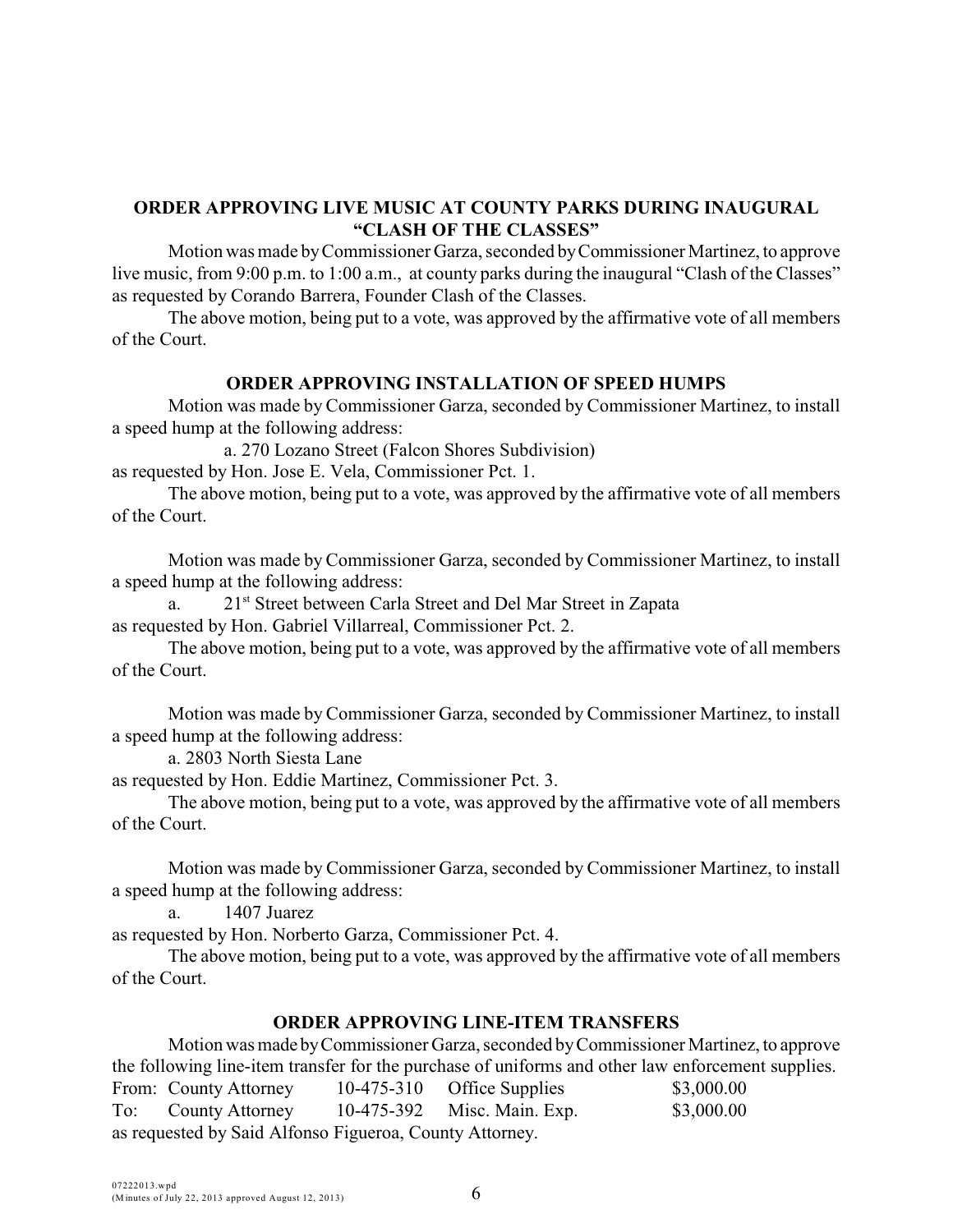The above motion, being put to a vote, was approved by the affirmative vote of all members of the Court.

Motion was made by Commissioner Martinez, seconded by Commissioner Garza, to approve the following line item transfer:

| From: Library |            | 10-650-427 Workshop/Travel  | \$1,500.00 |
|---------------|------------|-----------------------------|------------|
| To: Library   | 10-650-310 | Office Supplies             | \$1,500.00 |
| From: Library | 10-650-462 | Repairs/Maintenance         | \$1,000.00 |
| To: Library   | 10-650-335 | <b>Computer Maintenance</b> | \$1,000.00 |
| From: Library | 10-650-330 | Fuel                        | \$500.00   |
| To: Library   | 10-650-463 | <b>Books</b>                | \$500.00   |
|               |            |                             |            |

as requested by Aida R. Garcia, Library Director.

The above motion, being put to a vote, was approved by the affirmative vote of all members of the Court.

Motion was made by Commissioner Martinez, seconded by Commissioner Garza, to approve the following line item transfer in order to meet budget needs:

|                                                            | From: Environmental | $10-595-330$ Fuel        |  | \$10,000.00 |  |  |  |
|------------------------------------------------------------|---------------------|--------------------------|--|-------------|--|--|--|
| To:                                                        | Environmental       | $10-595-456$ Maintenance |  | \$10,000.00 |  |  |  |
| as requested by Guillermo Saenz, Environmental Department. |                     |                          |  |             |  |  |  |

The above motion, being put to a vote, was approved by the affirmative vote of all members of the Court.

### **MOTION WAS MADE BY COMMISSIONER GARZA, SECONDED BY COMMISSIONER VELA, TO ENTER INTO EXECUTIVE SESSION**

# **MOTION WAS MADE BY COMMISSIONER GARZA, SECONDED BY COMMISSIONER MARTINEZ, TO RETURN TO REGULAR SESSION**

### **ORDER TO TABLE REQUEST BY HECTOR URIBE, ATTORNEY AT LAW, REGARDING ENFORCEMENT OF FRANCHISE AGREEMENT BETWEEN PATRICIO HERNANDEZ DBA GRANDE GARBAGE COLLECTION COMPANY**

Motion was made by Commissioner Garza, seconded by Commissioner Martinez, to table request by Hector Uribe, Attorney at Law, regarding the discussion and possible legal action concerning the enforcement of the Franchise Agreement between Patricio Hernandez, doing business as Grande Garbage Collection Company, and failure by the Grantee to pay fees owed to the Grantor. *Executive Session is requested pursuant to Texas Government Code Title 5, Sub Chapter D, Section 551.071 (Consultation with Attorney)* 

The above motion, being put to a vote, was approved by the affirmative vote of all members of the Court.